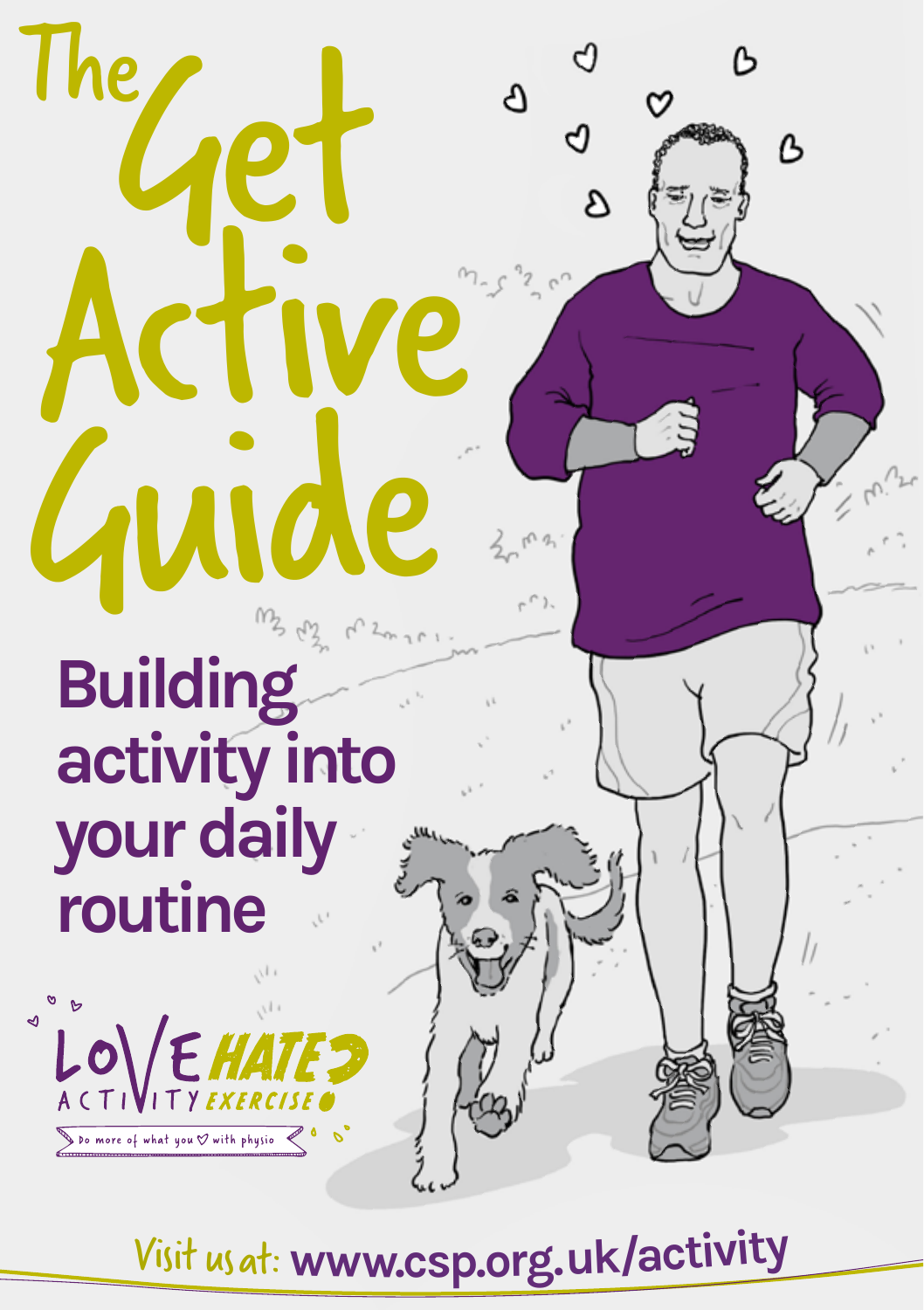B **eing active can have enormous benefits for your overall health and doesn't need to be difficult or expensive. However, physiotherapists understand that it's easier for some than others.**

**Many people have injuries or conditions that stop them from doing as much as they would like. Others simply struggle to find the time, energy or motivation.** 

Ą

**Whatever your situation, here is some simple advice about how to get started and improve your health in a way that's right for you.**

#### HOW MUCH SHOULD I DO?

**Aim for bouts of 10 minutes of brisk activity throughout the day, working towards 150 minutes over a week.**

Do specific exercises to strengthen muscles at least twice a week.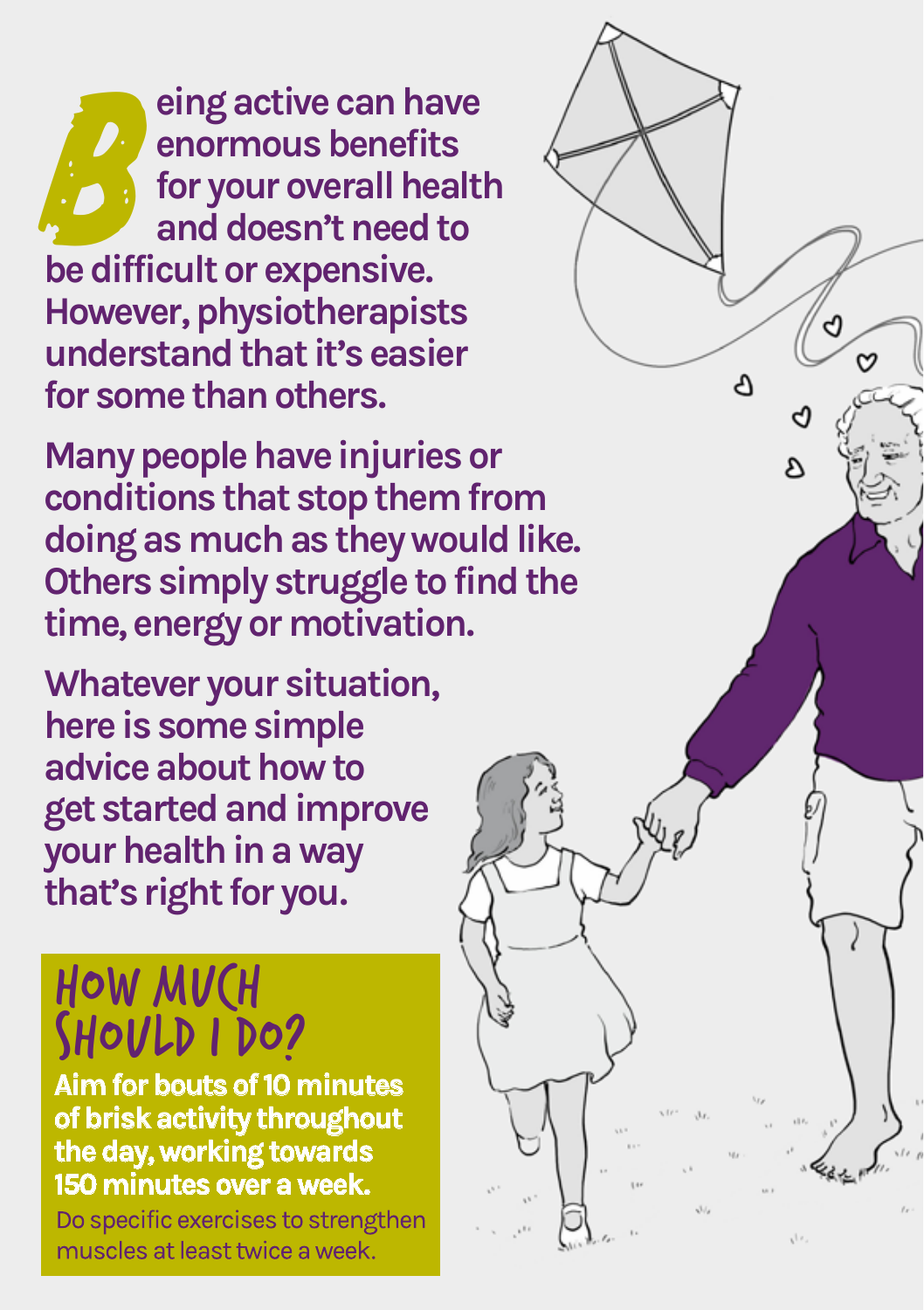# Startin

#### Find something you enjoy

**Chances are,** you'll stick with a new activity that you enjoy. So don't worry if it's not the most taxing to start with – the best activity is the one you actually do.

# Set goals

**Start gradually** and give yourself goals to build up to. Set realistic targets and you'll soon see the positive effects of exercise, without overdoing it.

# The right kit

**Get comfortable** by kitting yourself out in appropriate shoes and clothing.

It's ok to ache **You may feel sore after starting** a new activity – and that's fine. But if pain persists, perhaps slow down and build it up again.

#### DID YOU KNOW?

**Being active can help you prevent and/or manage over 20 medical conditions, including:**

- **coronary heart disease**
- **type 2 diabetes**
- **cancer**
- **back pain**
- **osteoarthritis**
- **depression.**

 $\mathcal{U}_{\ell}$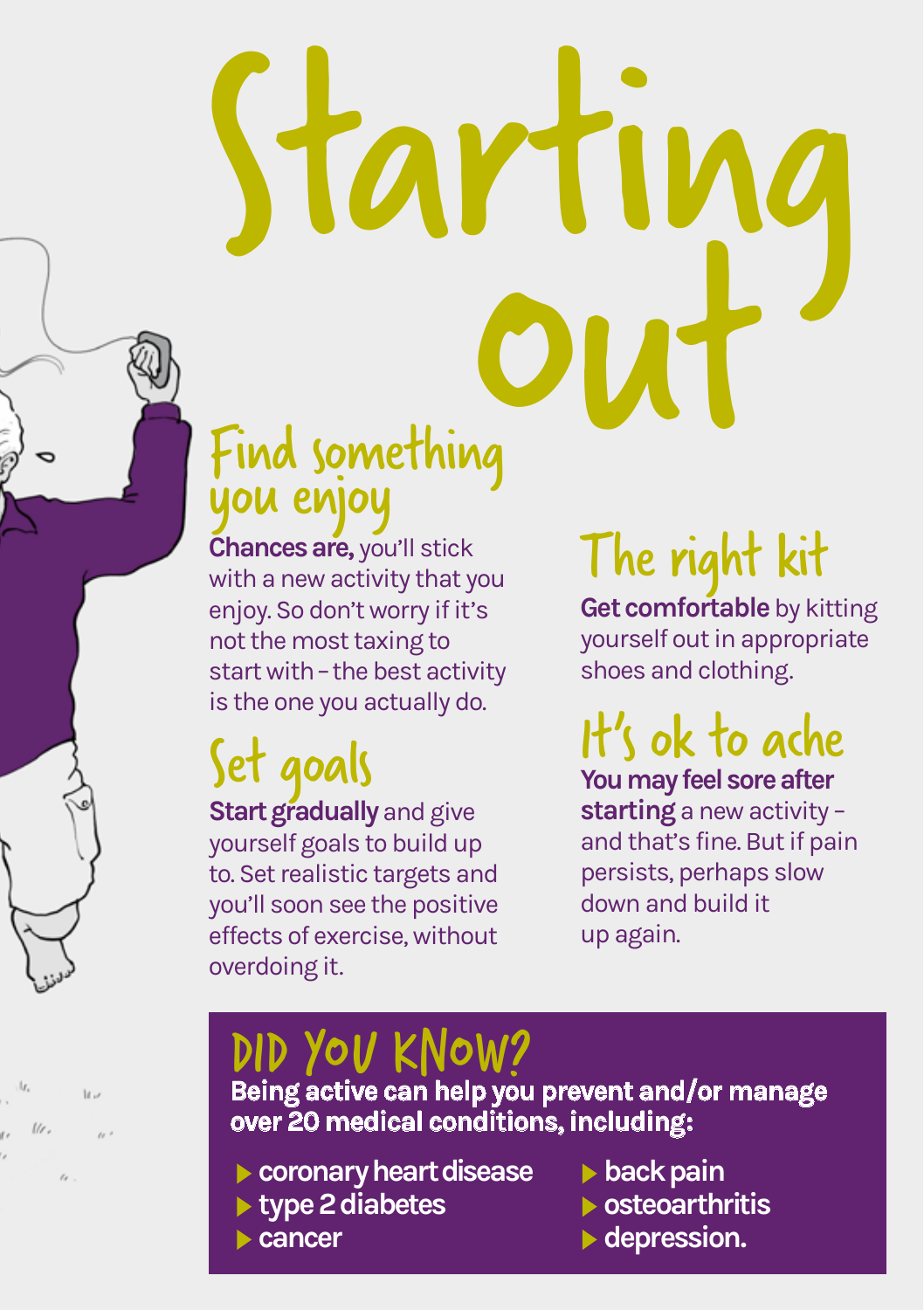**There are many ways to fit activity into your daily routine. Making small changes can add up to a big difference in your quality of life. The following advice should help you on your way.**

Every

little

ste<br>ste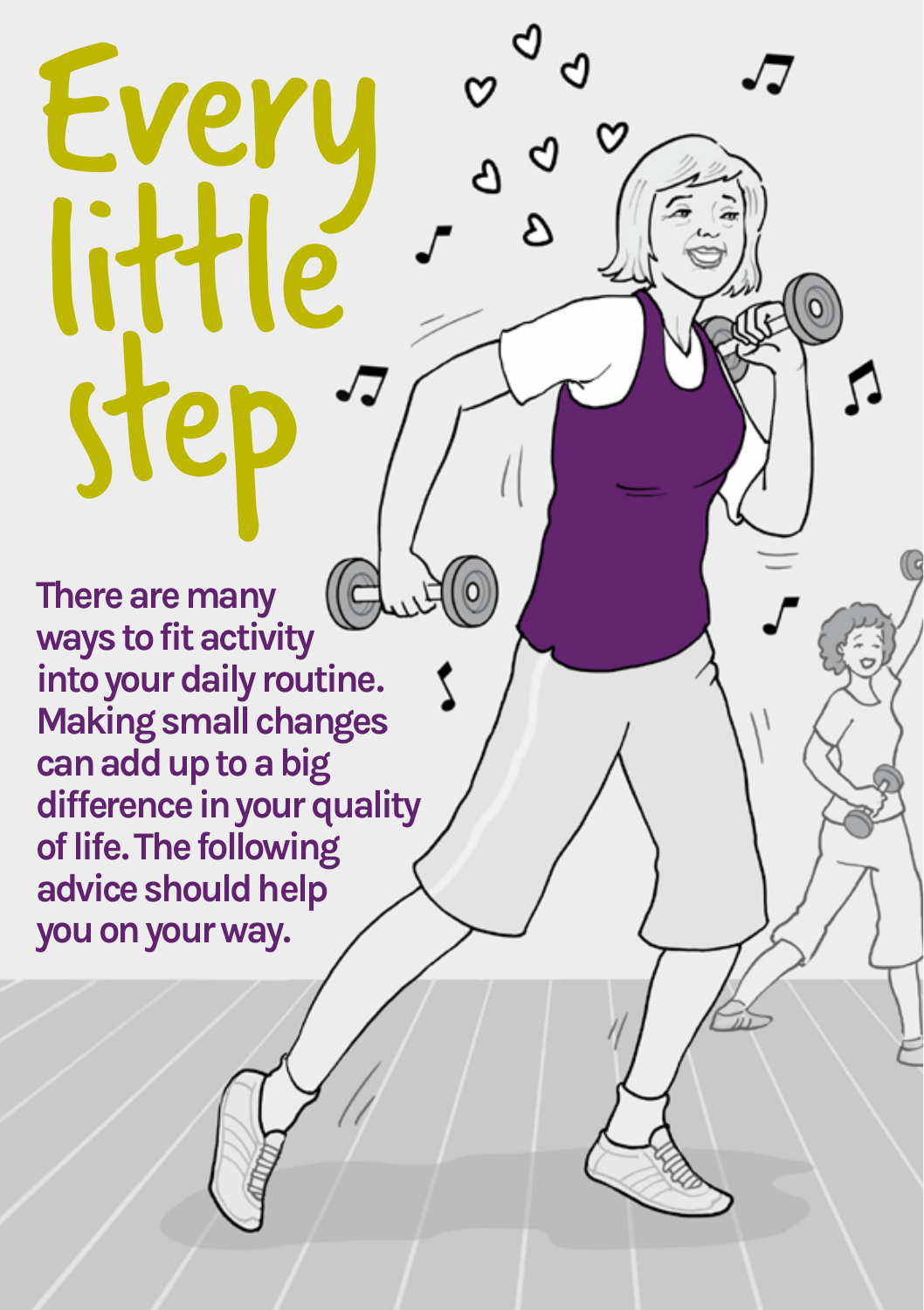# At home

#### **Gardening is a great form of alternative exercise.**

**Some vigorous green-fingered activity** such as pruning, planting, digging and weeding, will improve both physical and mental health.

#### **Dancing is a fun, effective way to stay fit and increase stamina, flexibility and strength.**

**You don't have to hit the dance floor** – put on your favourite tunes and dance around your home!

#### **Housework is a perfect way to combine a little exercise with your usual activities.**

**Turn chores into a workout**  by speeding them up or being more energetic.

# At work

**Many people spend the majority of their working day sitting down. But there are lots of ways to ensure you keep moving throughout the day:**

**Walk to get a drink** or use a photocopier on a different floor.

**Park further away** or get off the bus or train a stop early.

**Hold walking meetings** instead of sedentary ones.

**Set up a lunchtime**  or post-work activity club with co-workers.

**Change your posture at work regularly** by taking opportunities to move around whenever possible.

# DESK-BASED EXERCISES TO TRY

**Sitting slightly forward** in your seat, rotate your upper body to the right, holding on to the backrest of your chair with your left hand. **Hold for 5 seconds then switch sides**

**Loosely grasp your hands** behind your neck. Push your elbows back, your shoulder

blades squeezing together. Avoid pressing into the neck. **Hold for 5 seconds**

**Gently interlock your fingers** 

Push your palms away from your body, gently stretching the forearm muscles, fingers and shoulder blades. **Hold for 5 seconds**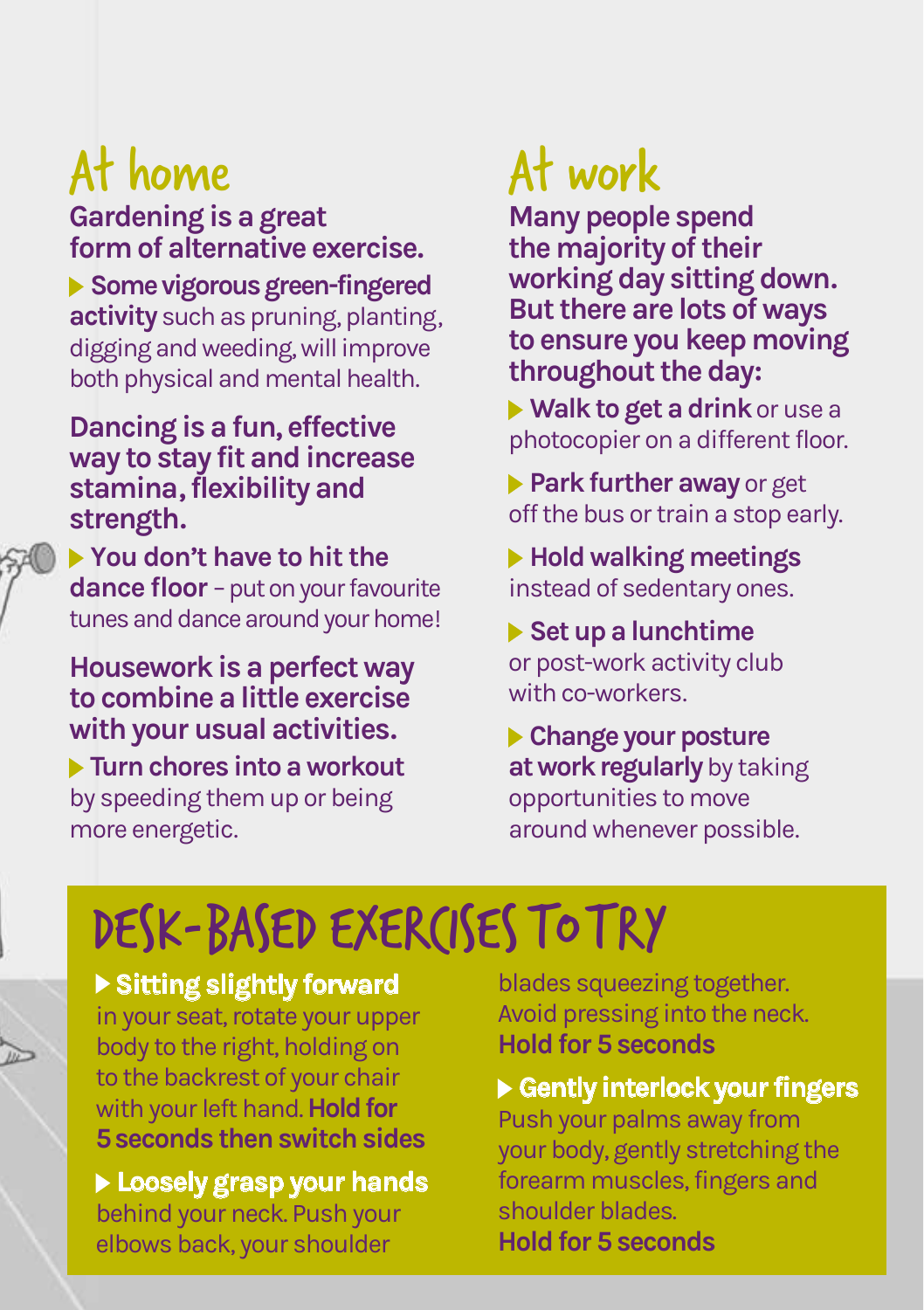# Move on

**There are lots of fun ways to take the next step and push yourself to be more active.**

# Walking

**Exercising outdoors is beneficial for mind and body so take a brisk walk.**

**Make it more interesting** by taking a friend or listening to music.

**Motivational apps,** such as Couch to 5K, are a great way to progress to jogging for those who wish.

### Swimming

**Strengthen your muscles and boost your cardiovascular fitness with a swim at your local pool.**

▶ **Be realistic** about how far you can swim at first, then build up.

**You're in water,** but don't forget to stay hydrated!

# Cycling

**Hit the open road or simply get round the park for a great way to boost your long-term health (with a helmet on).**

**Pace yourself** and plan your journey so it's within what you can do.

**Look to go that bit further,**  or that bit faster each time.

# THE FITT PRINCIPLE

**There are four ways to progress the amount of activity you do:**

#### **Frequency**

**increase the number of times per week that you are active**

#### **Intensity**

**walk that little bit faster, cycle that little bit harder, or dig harder in the garden**

#### **Time**

**increase the amount of time you spend on each session of exercise**

#### **Type**

**if you're comfortable with the exercise you're doing, try something a bit more demanding.**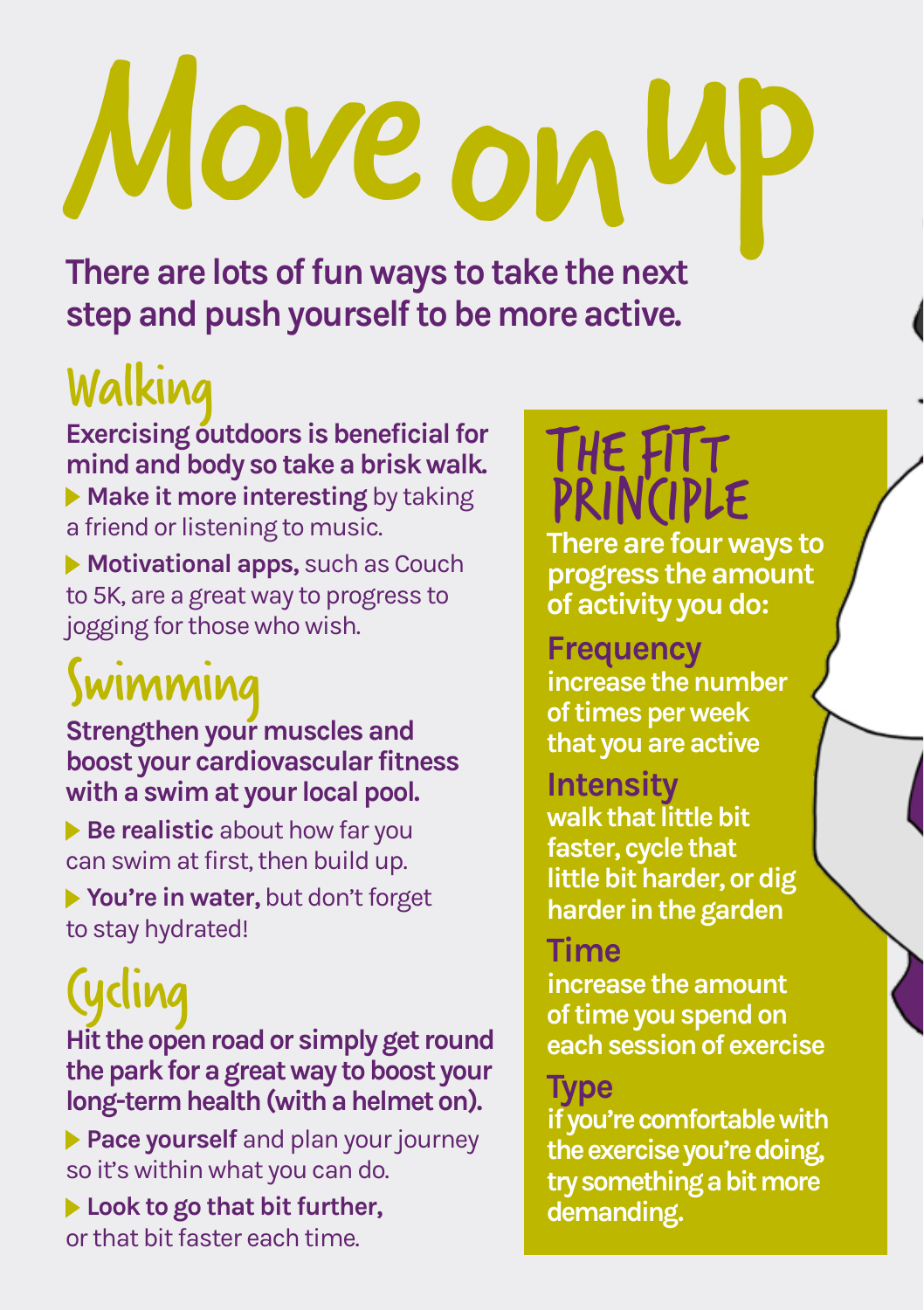## The No-Gym Workout **anywhere, anytime.**

**Holding a small bottle of water,**  sit down or stand with your feet hipwidth apart and your back straight, bend your arm at the elbow in a bicep curl. Keep your elbow close to your body. **Repeat 10 times, then swap arms**

**For your triceps,** hold the bottle above your head with your arm straight. Bend at the elbow to lower the bottle towards your shoulder, then straighten again. **Repeat 10 times, then swap arms**

**Facing a wall and placing your hands** palm-down on it for support, raise one leg out to the side and lower it again. **Repeat 10 times, then switch legs** 

**When you're sitting down,**  march on the spot for 2-3 minutes. This can be done at your desk, on the sofa, at the dinner table, on the bus.

**Reach over your head,**  bending to the side at your waist and then straighten up. **Swap sides and repeat 10 times.** 

YOU'RE ALL SET!

**for the rest of your life.**

**Start making changes today that could produce benefits**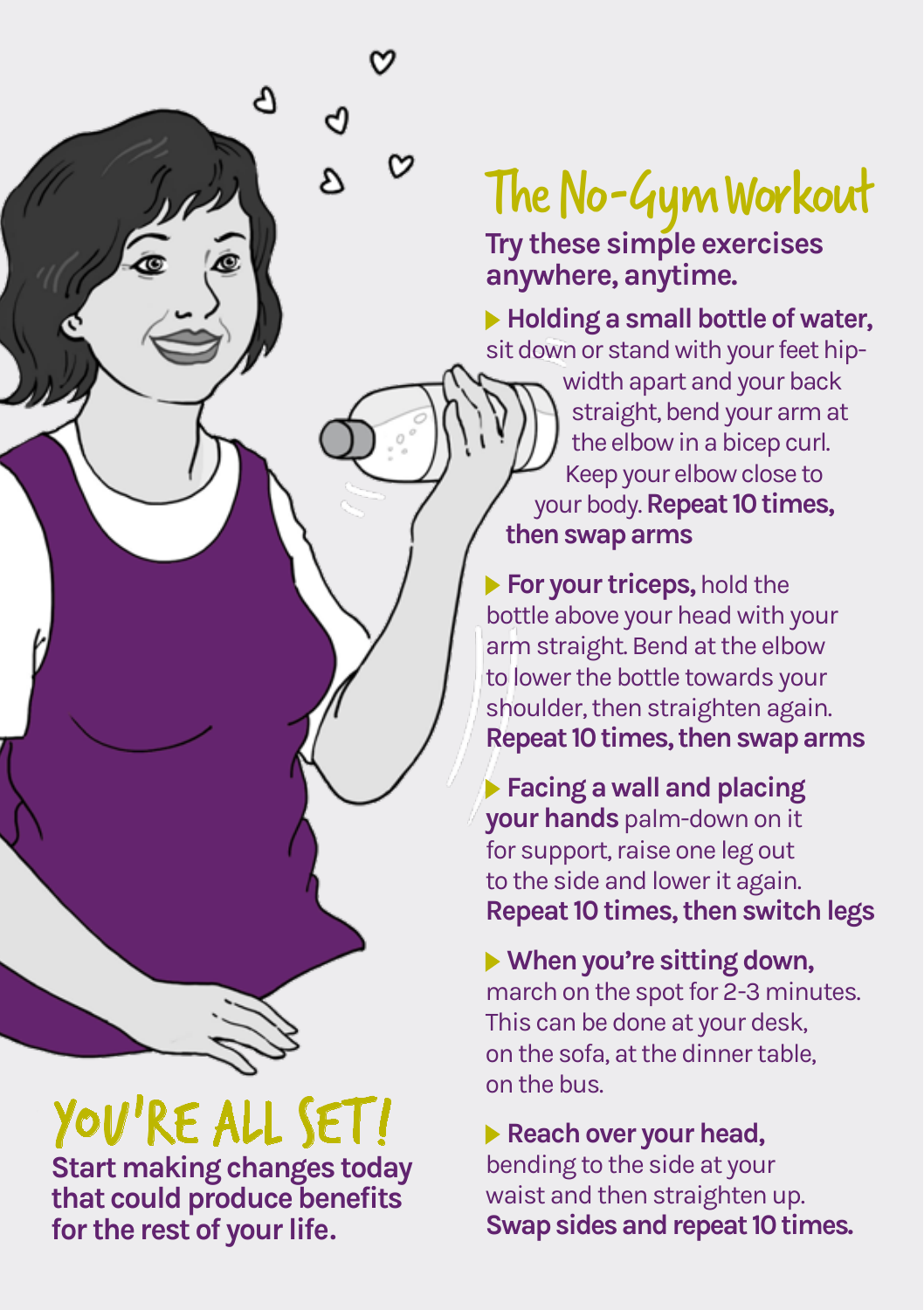

14 Bedford Row London WC1R 4ED

Web: *www.csp.org.uk* Email: *enquiries@csp.org.uk* Tel: *+44 (0)20 7306 6666*

#### THE CHARTERED SOCIETY OF PHYSIOTHERAPY

is the professional, educational and trade union body for the United Kingdom's 57,000 chartered physiotherapists, physiotherapy students and support workers.

#### **This document can be made available in a format for people with sight problems. Tel: 020 7306 6666**

**DISCLAIMER:** The activities suggested in this guide have been designed to cover a range of abilities and should not cause any harm. Consult a chartered physiotherapist or your GP before embarking on any new fitness regime, and if you do experience pain or discomfort as a result of any of the exercises, stop immediately and speak to a health professional. If the exercises here are not suitable for your specific capabilities, a physiotherapist will be able to provide you with a personalised programme of activity, tailored to suit your needs and lifestyle.